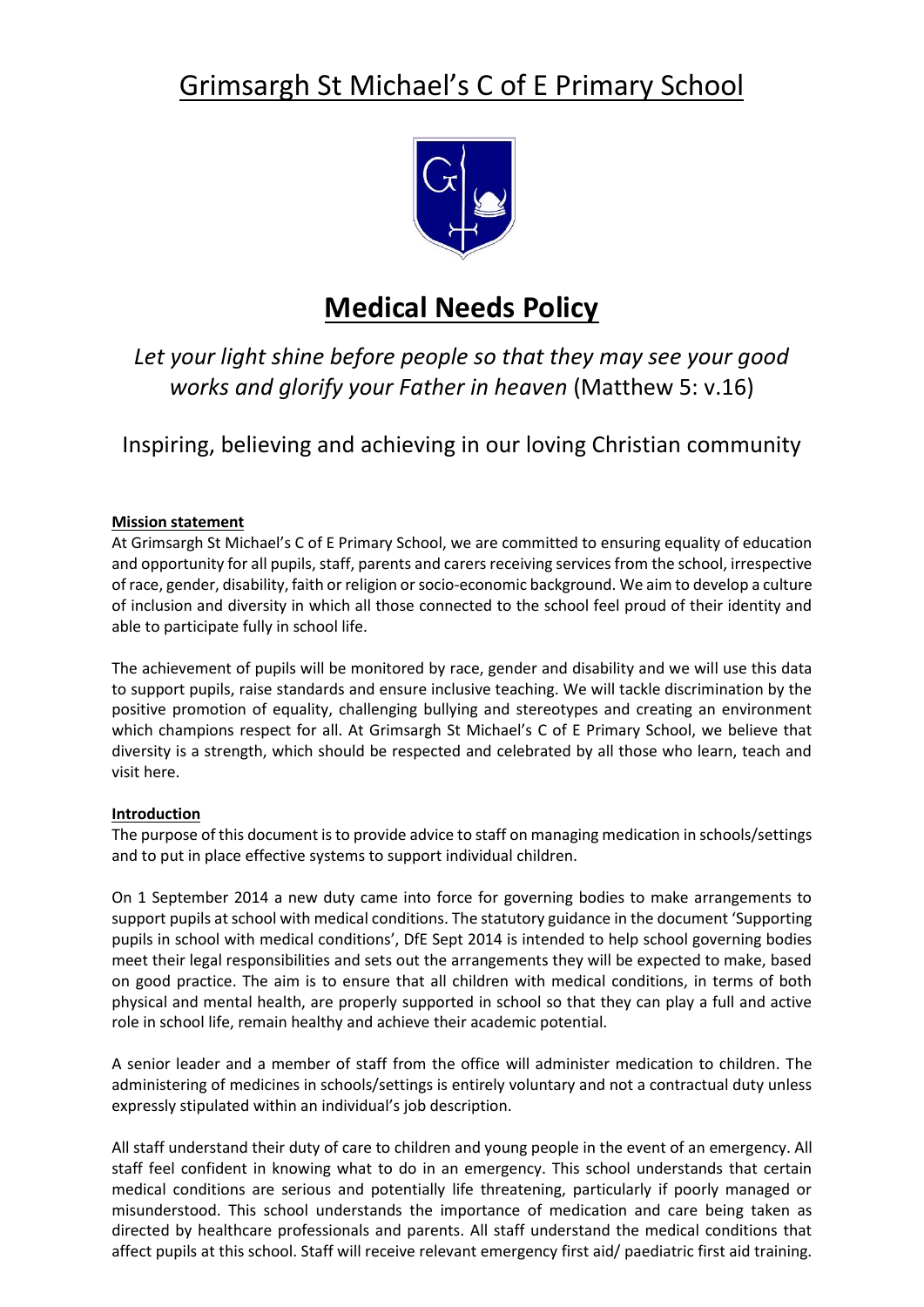Staff also receive training on the impact medical conditions can have on pupils. The named member of school staff responsible for this medical conditions policy and its implementation is the Headteacher.

This policy will be reviewed every year and is next due to be reviewed in February 2023.

Complaints by parents or others should be discussed initially, as appropriate, with the class teacher or head teacher. It is desirable that complaints should be dealt with informally, but if that is not possible, then a written, formal complaint should be registered with the head teacher, unless it is a matter concerning the head teacher, when it should be directed to the chair of governors. Parents may request a copy of the full complaints procedure from the school office or see it electronically on our school website.

Grimsargh St Michael's C of E Primary School is an inclusive community that supports and welcomes pupils with medical conditions. This school is welcoming and supportive of pupils with medical conditions. It provides children with medical conditions with the same opportunities and access to activities (both school based and out-of-school) as other pupils. No child will be denied admission or prevented from taking up a place in this school because arrangements for their medical condition have not been made.

#### **Staffing**

The whole school understand and support the medical conditions policy. This school understands that all children with the same medical condition will not have the same needs.

All staff understand and are trained in what to do in an emergency for children, in their class, with medical conditions at this school. All school staff, including temporary or supply staff, are aware of the medical conditions of the children they are responsible for, and understand their duty of care to pupils in an emergency. Senior leaders will inform supply staff about the medical needs information. This information is kept in a folder in each classroom.

This school will work in partnership with parents and health care professionals and consider whether an individual healthcare plan (IHCP) is appropriate or proportionate. The development of any plan will be led by the Headteacher and involve the parents and child and if appropriate specialist medical support.

A pupil's individual healthcare plan will explain what help they need in an emergency. The IHCP will accompany a pupil should they need to attend hospital. Parental permission will be sought and recorded in the IHCP for sharing the IHCP within emergency care settings. If a pupil needs to attend hospital, a member of staff (preferably known to the pupil) will stay with them until a parent arrives, or accompany a child taken to hospital by ambulance. They will not take pupils to hospital in their own car.

#### **Administering medication**

Our guidance on providing care and support and administering medication at school is clear. We understand the importance of medication being taken and care received, as detailed in the pupil's IHCP. We will make sure that there are several members of staff, trained to administer the medication detailed on IHCPs and meet the care needs of an individual child. We will ensure that there are sufficient numbers of staff trained to cover any absences, staff turnover and other contingencies. The governing body has made sure that there is the appropriate level of insurance and liability cover in place. Non-prescription medication will not be administered to a child. All medication must come as prescribed by a doctor and in the correct packaging. Parents will fill in a consent form (Form 6) for regular basic medication such as daily inhalers or eczema creams. Non-prescription medication such as chilblain treatment or moisturising creams have to be self-administered once parental consent (Form 6) has been secured. These forms will be kept with the medication, either in the First Aid cabinet (office) or the Medicine's Fridge (staffroom), whilst active and then archived into the child's personnel file.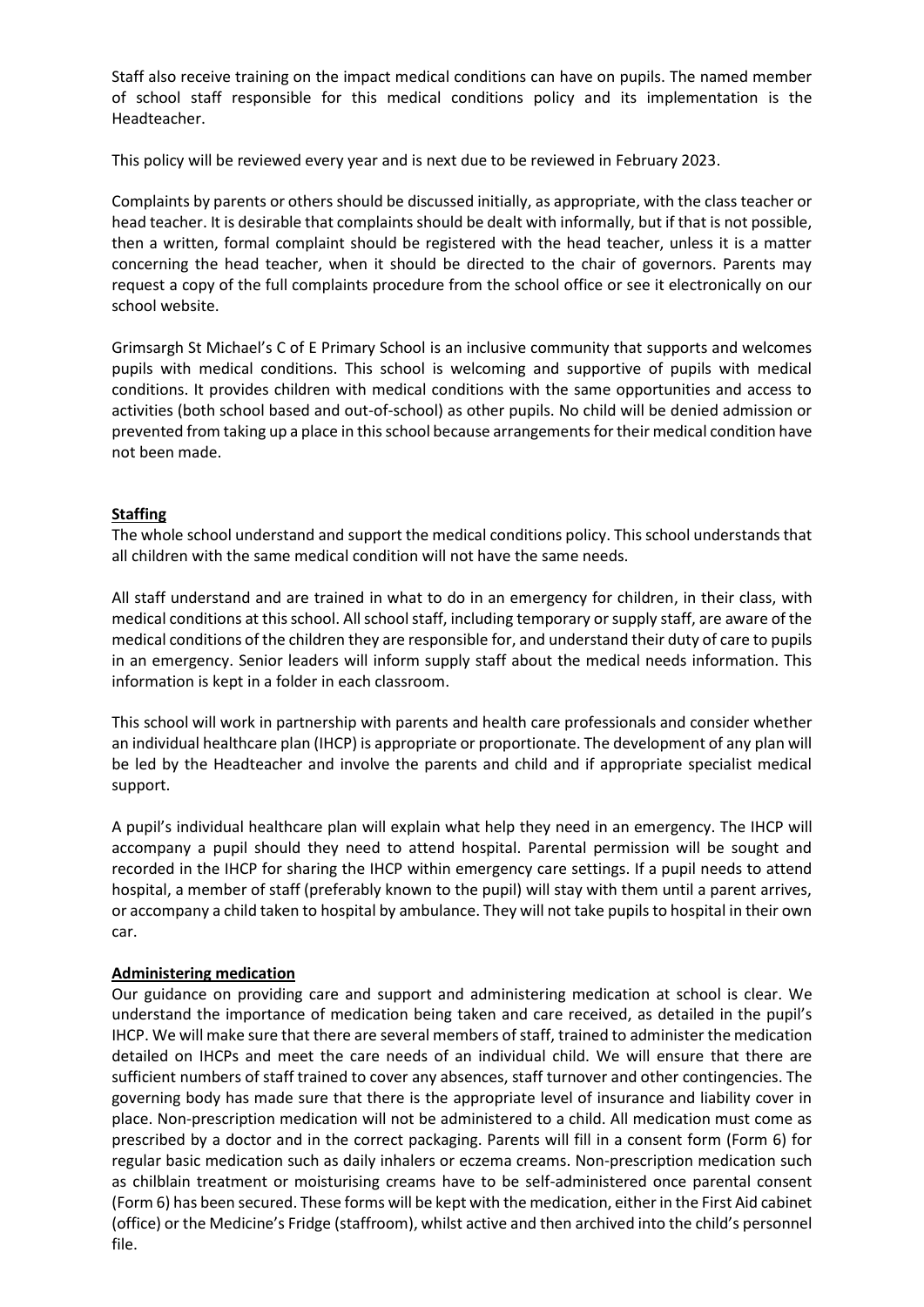A trained member of staff will always be available to accompany a pupil with a medical condition on an off-site visit, including overnight stays.

Parents at this school understand that they should let the school know immediately if their child's needs change.

If a pupil misuses their medication, or anyone else's, their parent is informed as soon as possible and the school's managing substance related incidents/behaviour/disciplinary procedures are followed. Occasional, prescribed medication can be administered either by a member of the Senior Leadership Team, or a member of the office staff and always with a second member of staff present. Parents must fill in a 'Medicine Consent Form' with medicine details before staff administer prescribed medication. Most antibiotic medication will not need to be administered during school/setting hours. Twice daily doses should be given in the morning before school and in the evening. Three times a day doses can normally be given in the morning before school, immediately after (provided this is possible) school and at bedtime. It should normally only be necessary to give antibiotics in school if the dose needs to be given four times a day, in which case a dose is needed at lunchtime. Senior staff administering this medication must fill in the school proforma every time they administer, and sign it with a signed witness. If a pupil refuses to take medication this will be detailed on the proforma and parents telephoned immediately. Medicines MUST be in the correct packaging with expiry dates being checked.

#### **Storing medication**

This school has clear guidance on the storage of medication and equipment at school. All staff understand what constitutes an emergency for an individual child and makes sure that emergency medication/equipment is readily available wherever the child is in the school and on off-site activities, and is not locked away.

Staff at this school can administer a controlled drug to a pupil once they have had specialist training. All medication is stored safely, and that pupils with medical conditions know where they are at all times and have access to them immediately.

Medication storage:

- Tablets in locked cabinet in school office.
- Medicine needing to be refrigerated in sealed labelled containers in Medicines' Fridge in Staffroom.
- Excess insulin needing to be refrigerated in sealed labelled containers in Medicines' Fridge in Staffroom.
- Diabetic testing equipment unlocked in child's classroom at adult height as per nurse instruction.
- Daily diabetic medication in locked cabinet in Junior PPA Room keys in child's classroom.
- Epi-pens on high shelf in office not locked away as per school nurse instruction.
- Inhalers in child's classroom as per school nurse instruction.
- Emergency inhaler and spacer on high shelf in office.

Ensure that medication is in date and labelled in its original container where possible, in accordance with its instructions. The exception to this is insulin, which though must still be in date, will generally be supplied in an insulin injector pen or a pump.

Parents will be notified at the start of the new term if their child's inhaler has expired. The office staff will request a replacement and send out a new Form 6 for parents to complete. Once a course of short-term medication is completed, it should be collected by parents to dispose of appropriately.

This school disposes of needles and other sharps using the sharps box supplied by the diabetic team. Sharps boxes for insulin injections are kept securely in the locked cabinet in the PPA Room. Sharps boxes for blood glucose testing are kept at adult height in the child's classroom. They are collected and disposed of appropriately by parents.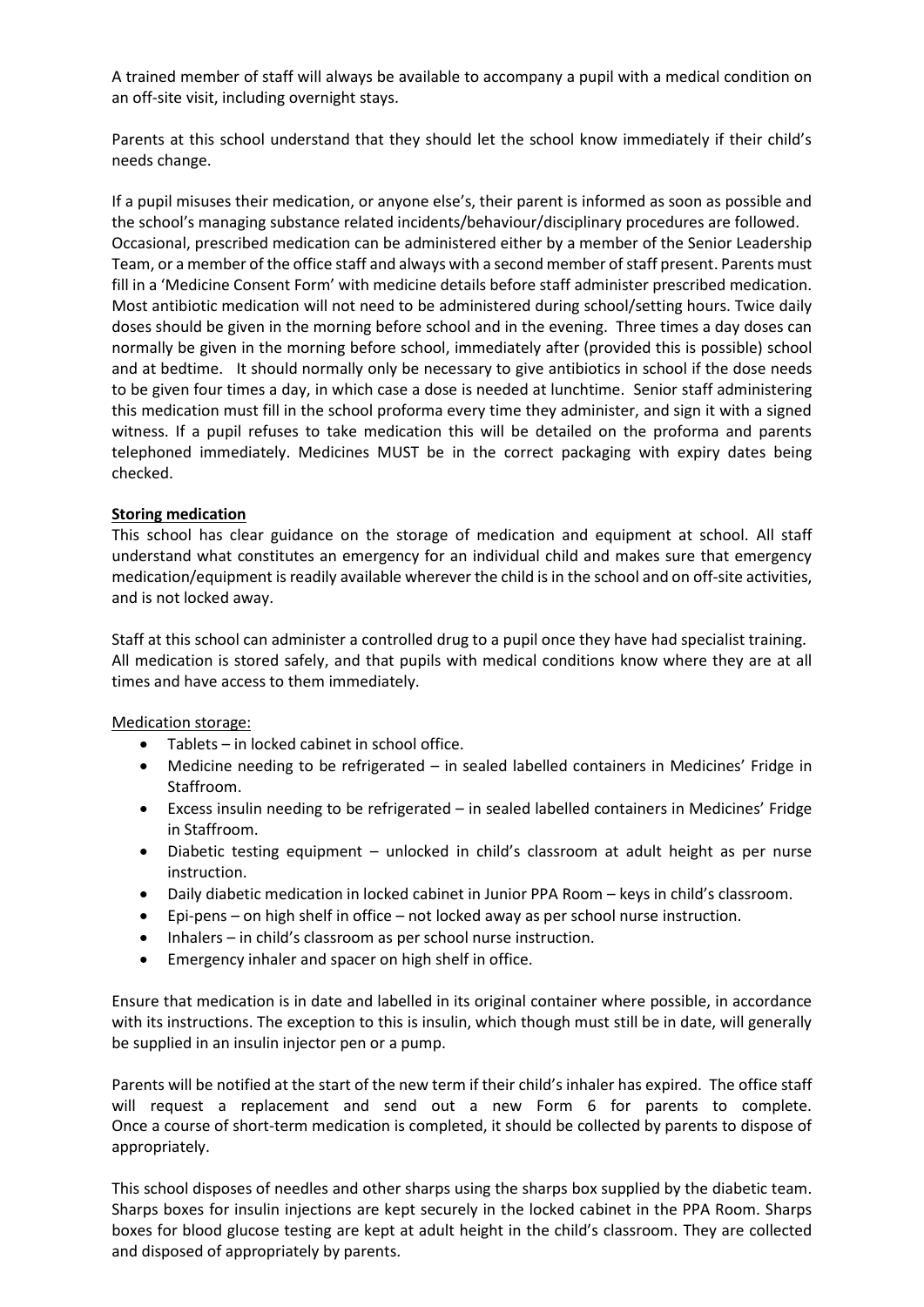#### **Record keeping**

Record keeping guidance is clear. Parents at this school are asked if their child has any medical conditions when the annual data collection form is sent out in September and known medical needs are reviewed every October or as stated on the Medical Care Plan.

Where appropriate and proportionate, this school uses an IHCP (Individual Health Care Plan) to record the support an individual pupil's needs around their medical condition. The IHCP is developed with the pupil (where appropriate), parent, school staff, specialist nurse (where appropriate) and relevant healthcare services.

The Headteacher has responsibility for this register of IHCPs. IHCPs are regularly reviewed, at least every year in October or whenever the pupil's needs change.

The pupil (where appropriate), parents, specialist nurse (where appropriate) and relevant healthcare services hold a copy of the IHP. Other school staff are made aware of and have access to the IHP for the pupils in their care.

Pupil's confidentiality is always protected. This school seeks permission from parents before sharing any medical information with any other party.

At Grimsargh St Michael's, we meet with the pupil (where appropriate), parent, specialist nurse (where appropriate) and relevant healthcare services prior to any overnight or extended day visit to discuss and make a plan for any extra care requirements that may be needed. This is recorded in the pupil's IHCP which accompanies them on the visit. An accurate record of all medication administered, including the dose, time, date and supervising staff, is kept.

All staff providing support to a pupil have received suitable training and on-going support, to ensure that they have confidence to provide the necessary support to fulfil the requirements set out in the pupil's IHCP. This should be provided by the specialist nurse/school nurse/other suitably qualified healthcare professional and/or the parent. The specialist nurse/school nurse/other suitably qualified healthcare professional will confirm their competence (where appropriate), and this school keeps an up-to-date record of all training undertaken and by whom.

#### **School environment**

We ensure that the whole school environment is inclusive. We are committed to providing a physical environment accessible to pupils with medical conditions and pupils are consulted to ensure this accessibility. This school is also committed to an accessible physical environment for out-of-school activities.

The needs of pupils with medical conditions are considered to ensure their involvement in structured and unstructured activities, extended school activities and residential visits.

All staff are aware of the potential social problems that pupils with medical conditions may experience and use this knowledge, alongside the school's bullying policy, to help prevent and deal with any problems. They use opportunities such as PSHE and science lessons to raise awareness of medical conditions to help promote a positive environment.

At Grimsargh St Michael's, we understand the importance of all pupils taking part in physical activity and that all relevant staff make appropriate adjustments to physical activity sessions to make sure they are accessible to all pupils. This includes out-of-school clubs and team sports.

All relevant staff are aware that pupils should not be forced to take part in activities if they are unwell. They should also be aware of pupils who have been advised to avoid/take special precautions during activity, and the potential triggers for a pupil's medical condition when exercising and how to minimise these.

Pupils have the appropriate medication/equipment/food with them during physical activity. Pupils with medical conditions can participate fully in all aspects of the curriculum and enjoy the same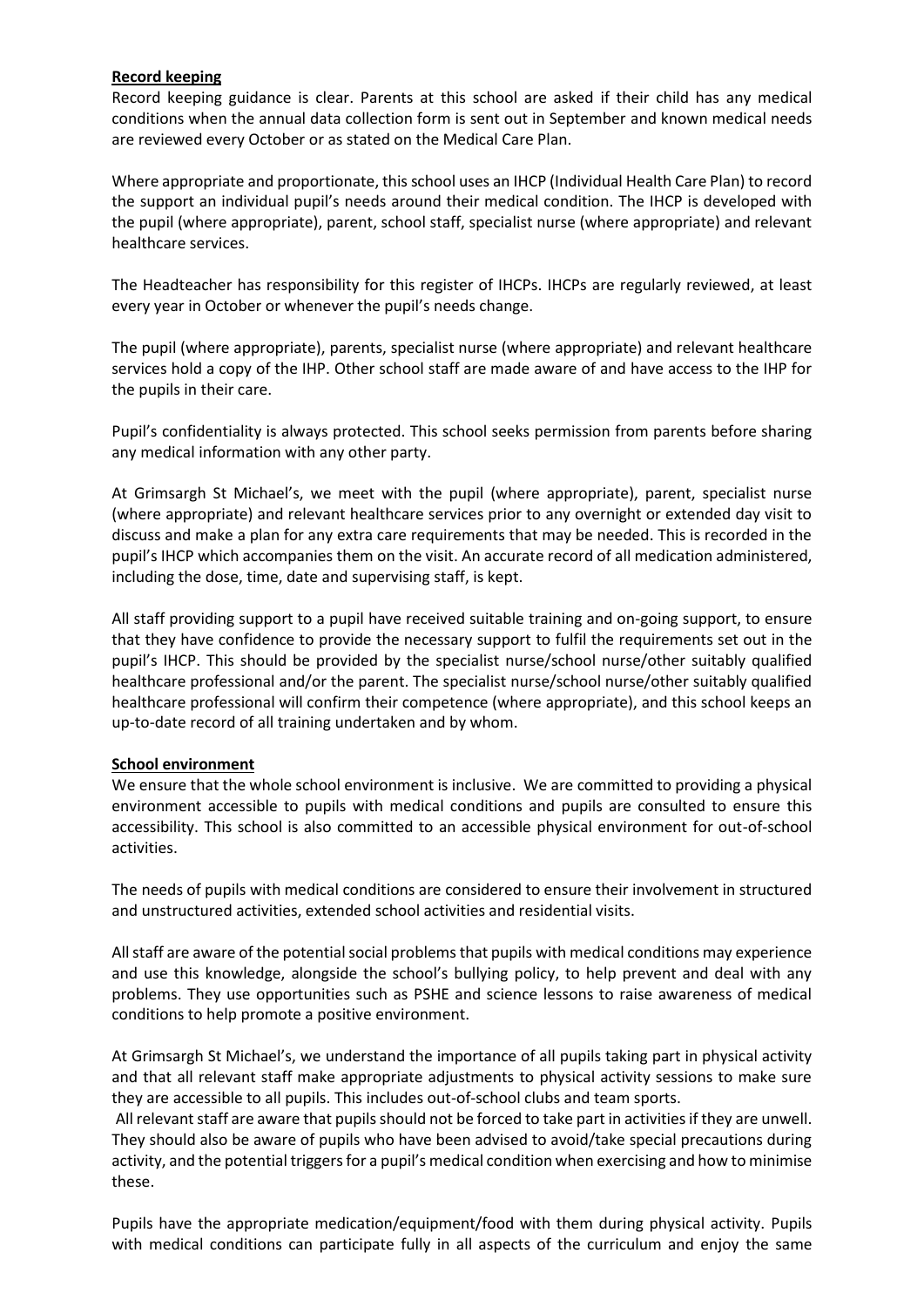opportunities at school as any other child, and that appropriate adjustments and extra support are provided.

All school staff understand that frequent absences, or symptoms, such as limited concentration and frequent tiredness, may be due to a pupil's medical condition. This school will not penalise pupils for their attendance if their absences relate to their medical condition.

Pupils with medical conditions who are finding it difficult to keep up educationally, will be referred to the SENCO/Additional Learning Needs Co-ordinator/Special Educational Needs Advisor who will liaise with the pupil (where appropriate), parent and the pupil's healthcare professional.

A risk assessment is carried out before any out-of-school visit, including work experience and educational placements and is evaluated by our Educational Visits Co-ordinator. The needs of pupils with medical conditions are considered during this process and plans are put in place for any additional medication, equipment or support that may be required.

All medical emergencies are reviewed to see how they could have been avoided, and changes school policy according to these reviews.

#### **Bumped Heads**

All bumped heads are assessed by a qualified first aider and a letter sent home. The office will be notified so a text can be sent to parents. This forms part of our official school record.

#### **Roles and responsibilities**

Each member of the school and health community knows their roles and responsibilities in maintaining and implementing an effective medical conditions policy. All relevant parties including the pupil (where appropriate), parent, school's governing body, all school staff, employers and healthcare professionals work in partnership to ensure that the policy is planned, implemented and maintained successfully.

#### **Review**

This Medical Needs Policy is regularly reviewed, evaluated and updated. Updates are produced every year. In evaluating the policy, this school seeks feedback from key stakeholders including pupils, parents, school healthcare professionals, specialist nurses and other relevant healthcare professionals, school staff, local emergency care services are sought. The views of pupils with medical conditions are central to the evaluation process.

- **Appendix 1 – Guidelines for the administration of Epipen/Anapen by Staff.**
- **Appendix 2 - Guidelines for Managing Asthma**
- **Appendix 3 - Guidelines for Supporting the Management of Diabetes**
- **Appendix 4 – Guidelines for first aid kits.**
- **Appendix 5 – Record of medicine administered to an individual child.**
- **Appendix 6 – Parental agreement for setting to administer medicine**
- **Appendix 7 – Asthma protocol**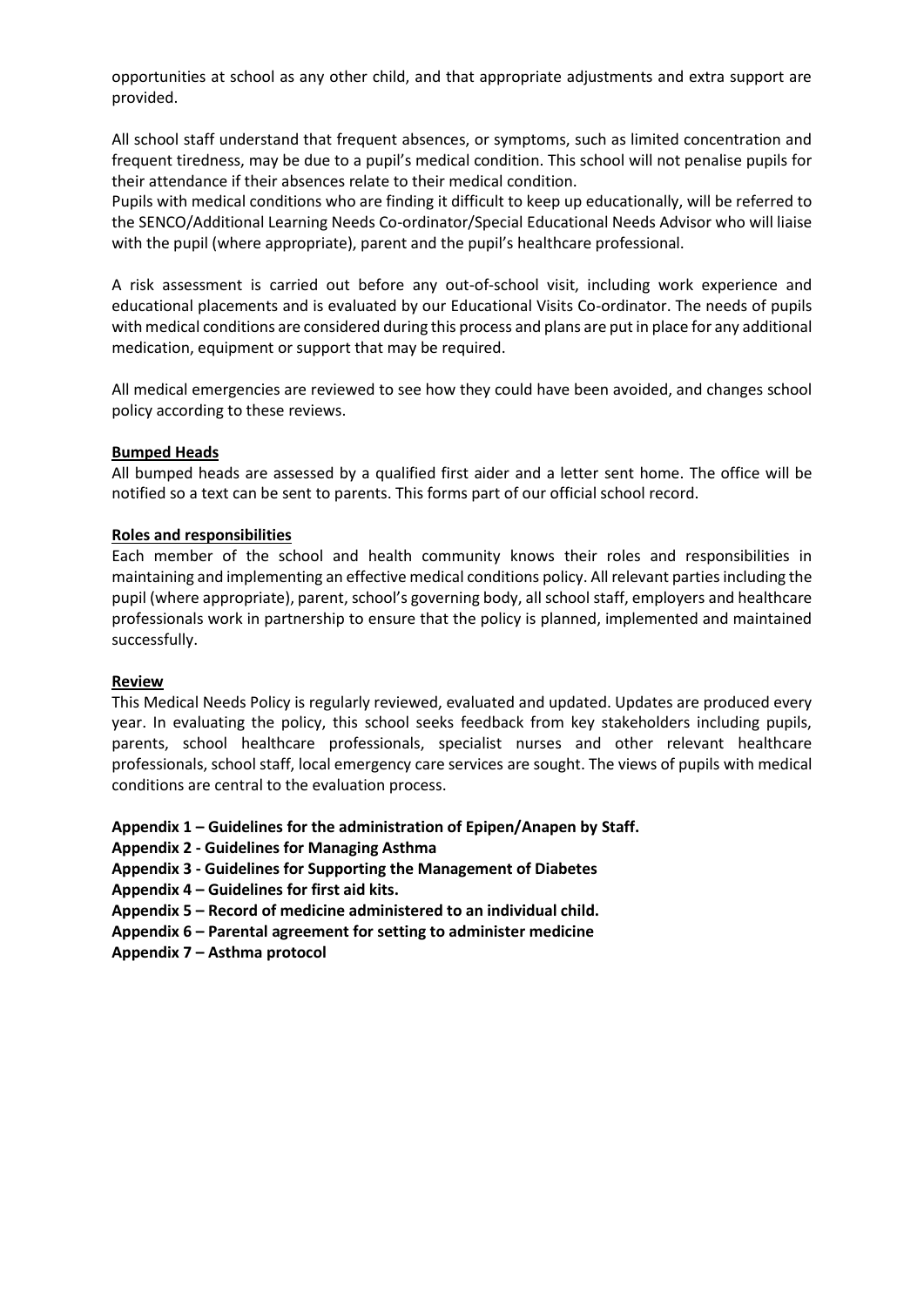#### **Appendix 1 - Guidelines for the Administration of Epipen/Anapen by Staff**

Anaphylaxis is an acute, severe allergic reaction requiring immediate medical attention. It usually occurs within seconds or minutes of exposure to certain foods or other substances, but may happen after a few hours.

An Epipen/Anapen can only be administered by staff who have volunteered and have been designated as appropriate by the Head teacher/setting lead or manager and who has been trained by the appropriate health professional. Training of designated staff will be provided by the appropriate health professional and a record of training undertaken will be kept by the Head teacher/setting lead or manager. Training will be updated at least once a year.

An Epipen/Anapen is a preloaded pen device, which contains a single measured dose of adrenaline (also known as epinephrine) for administration in cases of severe allergic reaction. An Epipen/Anapen is safe, and even if given inadvertently it will not do any harm. It is not possible to give too large a dose from one device used correctly in accordance with the Care Plan. The Epipen/Anapen should only be used for the person for whom it is prescribed.

- 1. Where an Epipen/Anapen may be required there should be an individual Care Plan and Consent Form, in place for each child. One copy of this form will remain with the Epipen/ Anapen another copy of the consent form will be kept in the medical needs folder in the school office. These should be readily available. They will be completed before the training session in conjunction with parent/carer, school/setting staff and doctor/nurse.
- 2. The Epipen/Anapen should be readily accessible for use in an emergency and where pupils are of an appropriate age the Epipen/Anapen can be carried on their person. It should be stored at room temperature, protected from heat and light and be kept in the original named box **in a named plastic container on the high shelf in the School Office. This medication is not be locked away as per school nurse instruction.**
- 3. It is the parent's responsibility to ensure that the Epipen/Anapen is in date. Schools have a statutory duty to keep children safe. As such, they may put systems in place whereby expiry dates and discolouration of contents are checked termly. Parents are ultimately responsible for replacing medication as necessary.
- 4. The use of the Epipen/Anapen must be recorded on the pupil's Care Plan, with time, date and full signature of the person who administered the Epipen/Anapen. – a copy is with the epipen.
- 5. Immediately after the Epipen/Anapen is administered, a 999 ambulance call must be made and then parent's notified. If two adults are present, the 999 call should be made at the same time of administering the Epipen/Anapen. The used Epipen/Anapen must be given to the ambulance personnel.
- 6. It is the parent/carer's responsibility to renew the Epipen/Anapen before the child returns to school.
- 7. The Epipen/Anapen must be taken if the pupil leaves the school site. The pupil must be accompanied by an adult, who has been trained to administer the Epipen/Anapen.

Other sources of information:

The Anaphylaxis Campaign PO Box 275 Farnborough Hampshire GU14 6SX Helpline: 01252 542029 Website: www.anaphylaxis.org.uk Email: info@anaphylaxis.org.uk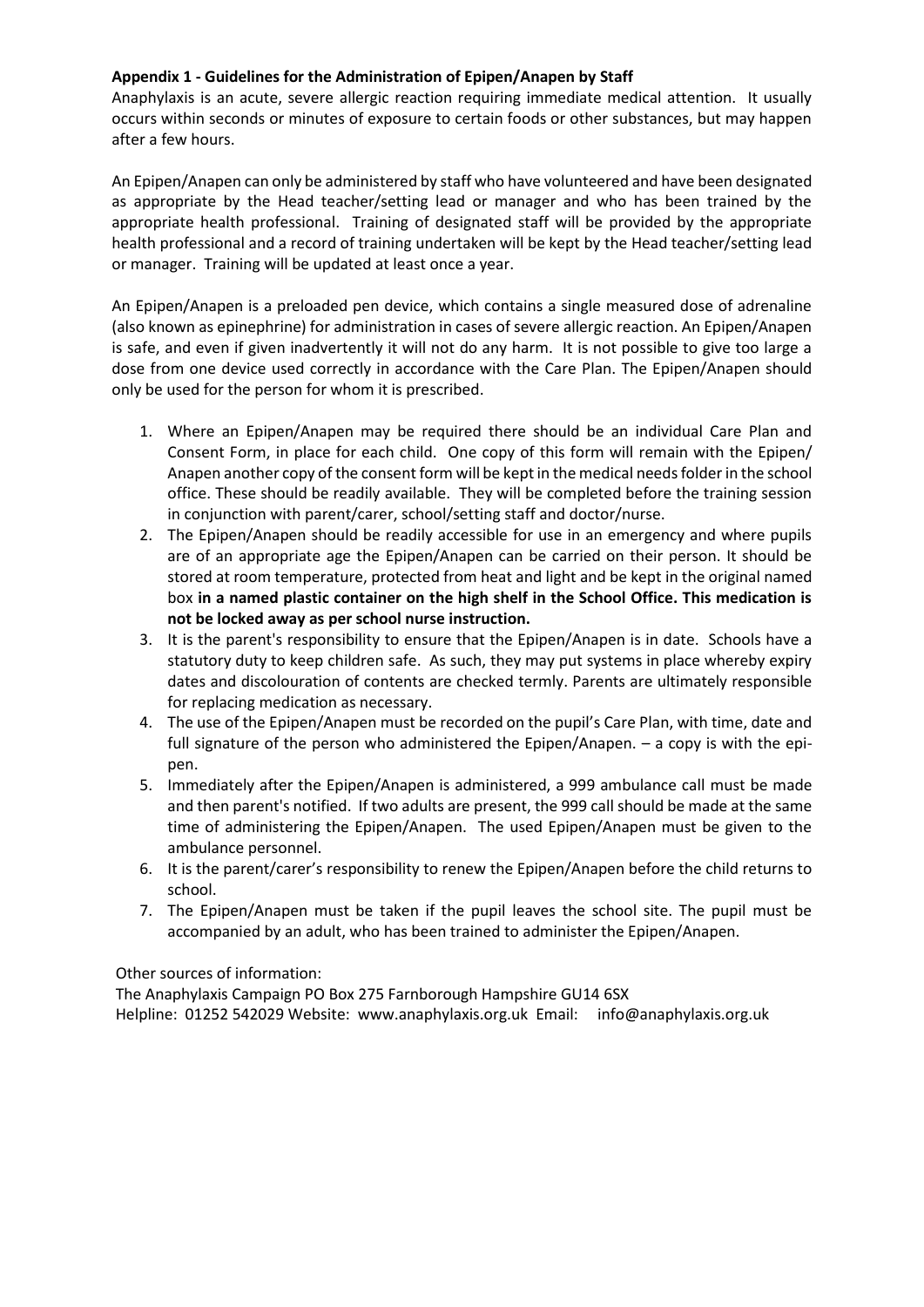#### **Appendix 2 - Guidelines for Managing Asthma**

People with asthma have airways which narrow as a reaction to various triggers. The narrowing or obstruction of the airways causes difficulty in breathing and can usually be alleviated with medication taken via an inhaler.

Inhalers are generally safe, and if a pupil took another pupil's inhaler, it is unlikely there would be any adverse effects. Staff who have volunteered to assist children with inhalers, will be offered training from the school nurse/other appropriate health professional.

Schools are now able to hold salbutamol inhalers for emergency use. The emergency salbutamol inhaler and spacer should only be used by children, for whom written parental consent for use of the emergency inhaler has been given, who have either been diagnosed with asthma and prescribed an inhaler, or who have been prescribed an inhaler as reliever medication. It will be kept on the high shelf in the school office. The spacer must be washed after use but may be used again along with the inhaler.

Only pupils who have got parental consent to use it will able to do so. Staff will notify the School Office to send text to parents immediately after use of emergency inhaler. This text will also act as the official school record.

- 1. School keeps a register of children in school with asthma. Individual Care Plans need only be in place if pupils have severe asthma which may result in a medical emergency. Pupils who take their inhaler on a daily basis will have parental consent Form 6 completed.
- 2. Inhalers MUST be readily available when children need them and are kept in a central place within each child's classroom as per school nurse instruction. If a child doesn't usually use their inhaler but needs it the office will be notified and a text sent to parents which will also act as the official school record.
- 3. All inhalers should be labelled where possible with the following information:
- Pharmacist's original label
- Child's name and date of birth
- Name and strength of medication
- Dose
- Dispensing date
- Expiry date
- 4. An emergency inhaler and spacer are kept on the high shelf in the school office. Parental consent will be obtained to use this inhaler in an emergency (inhaler malfunction, run out, out of date, left at home). Parents will be contacted by text as usual if this occurs.
- 5. Some children, particularly the younger ones, may use a spacer device with their inhaler; this also needs to be labelled with their name. The spacer device needs to be sent home at least once a term for cleaning.
- 6. Parent/carer is responsible for renewing out of date and empty inhalers.
- 7. Physical activity will benefit pupils with asthma, but they may need to use their inhaler 10 minutes before exertion. The inhaler MUST be available during PE and games. If pupils are unwell they should not be forced to participate.
- 8. If pupils are going on offsite visits, inhalers MUST still be accessible.
- 9. It is good practice for school staff to have a clear out of any inhalers at least on an annual basis. Out of date inhalers, and inhalers no longer needed must be returned to parent/carer.
- 10. Asthma can be triggered by substances found in schools/settings e.g. animal fur, glues and chemicals. Care should be taken to ensure that any pupil who reacts to these is advised not to have contact with them.

Other sources of information:

National Asthma Campaign Tel: 0800 1216255 www.asthma.org.uk Education for Health Tel: 01926 493313 www.educationforhealth.org

#### **See also attached asthma protocol flow diagram**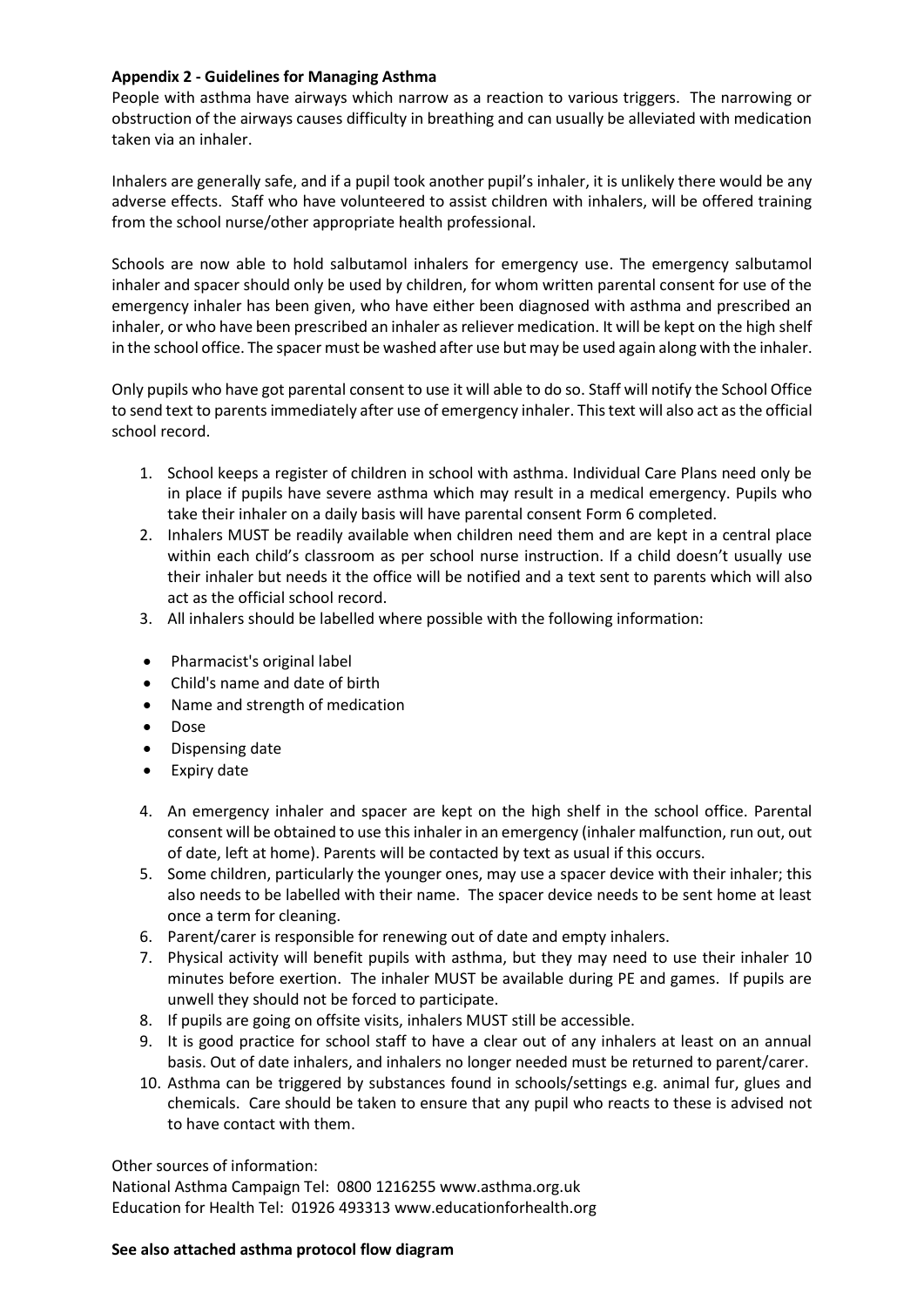#### **Appendix 3 - Guidelines for Supporting the Management of Diabetes**

Diabetes is a condition where the person's normal hormonal mechanisms do not control their blood sugar levels. This is because the pancreas does not make any or enough insulin, or because the insulin does not work properly or both. There are two main types of diabetes:

Type 1 Diabetes develops when the pancreas is unable to make insulin. The majority of children and young people have Type 1 diabetes. Children with type 1 diabetes will need to replace their missing insulin either through multiple injections or an insulin pump therapy.

Type 2 Diabetes is most common in adults but the number of children with Type 2 diabetes is increasing, largely due to lifestyle issues and an increase in childhood obesity. It develops when the pancreas can still produce insulin but there is not enough or it does not work properly.

Treating Diabetes Children with Type 1 diabetes manage their condition by the following:

- Regular monitoring of their blood glucose levels
- Insulin injections or use of insulin pump
- Eating a healthy diet
- Exercise

The aim of treatment is to keep the blood glucose levels within normal limits. Blood glucose levels need to be monitored several times a day and a pupil may need to do this at least once while at school/setting.

Insulin Therapy Children who have Type 1 diabetes may be prescribed a fixed dose of insulin; other children may need to adjust their insulin dose according to their blood glucose readings, food intake and activity. Children may use a pen-like device to inject insulin several times a day; others may receive continuous insulin through a pump.

The insulin pen should be kept in the child's special temperature bag in the locked cabinet in the PPA Room. Parents should ensure enough insulin is available at school and on school trips at all times. Extra insulin is kept in the Medicines' fridge in the Staffroom.

Older pupils will probably be able to independently administer their insulin; however, younger pupils may need supervision or adult assistance. The pupil's individual Health Care Plan should provide details regarding their insulin requirements.

Insulin pumps Insulin pumps are usually worn all the time but can be disconnected for periods during PE or swimming etc. The pumps can be discretely worn attached to a belt or in a pouch. They continually deliver insulin and many pumps can calculate how much insulin needs to be delivered when programmed with the pupil's blood glucose and food intake. Some pupils may be able to manage their pump independently, while others may require supervision or assistance. The child's individual Health Care Plan should provide details regarding their insulin therapy requirements.

#### Administration of Insulin injections

If a child requires insulin injections during the day, individual guidance/training will be provided to appropriate school staff by specialist hospital liaison nurses as treatment is individually tailored. A Care Plan will be written.

Other sources of information: Diabetes UK 10 Parkway London NW1 7AA Tel: 020 7424 1000 Careline: 0845 1202960 Fax: 020 7424 1001 Email: info@diabetes.org.uk Website: [www.diabetes.org.uk](http://www.diabetes.org.uk/)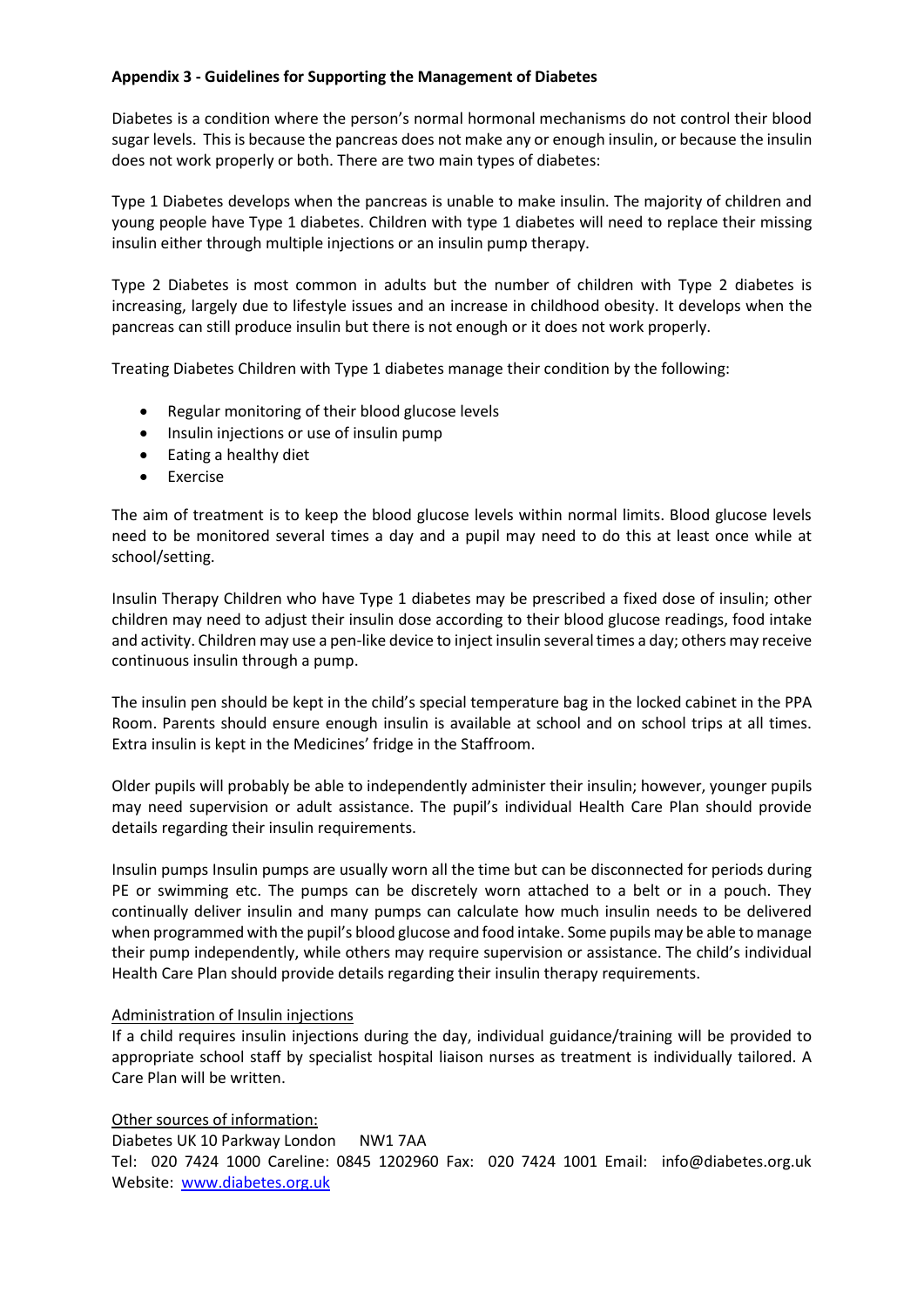#### **Appendix 4 - First Aid Boxes**

First aid boxes, identified by a white cross on a green background, will be provided within the workplace to ensure there are adequate supplies for the nature of the hazards involved. First Aid Boxes will be wall mounted and positioned in the hall, main entrance, KS1 library area, KS2 library area and in the Reception class. Consideration should be given to the recommended minimum provision provided by the Health and Safety Executive.

Only specified first aid supplies will be kept. No creams, lotions or drugs, however seemingly mild, will be kept in these boxes. Saline or water sachets may be included to irrigate wounds.

First aid boxes will display the following information:

- the name of the person responsible for their upkeep
- the nearest location for further supplies
- the contents of the first aid box and replenishing arrangements
- the location of the accident book

First aid boxes are maintained and restocked when necessary by authorised school personnel. Used items should be replaced promptly. School personnel will be made aware of the procedure for reordering supplies.

#### First aid box contents

As a guide the minimum contents of a first aid box should contain:

• a leaflet giving general guidance on first aid (for example HSE leaflet Basic advice on first aid at work) • 20 individually wrapped sterile adhesive hypoallergenic dressings (assorted plasters) appropriate to the type of work (dressing may be coloured blue for food handling) • 2 sterile eye pads • 4 individually wrapped triangular bandages (preferably sterile) • 6 medium individually wrapped sterile un-

medicated wound dressings (approximately 12cm x 12cm) • 2 large wrapped sterile un-medicated wound dressings (approximately 18cm x 18cm) • 1 pair of disposable latex non-powdered gloves. • gauze squares

As a guide the minimum contents of a travelling first aid kit should contain:-

• a leaflet giving general guidance on first aid (for example HSE leaflet Basic advice on first aid at work);

• 6 individually wrapped sterile adhesive dressings (assorted plasters); • 2 triangular bandages; • 1 large wrapped sterile un-medicated wound dressing (approximately 18cm x 18cm) • 1 pair of disposable latex non-powdered gloves. • Gauze squares. • Individually wrapped non-alcoholic moist cleansing wipes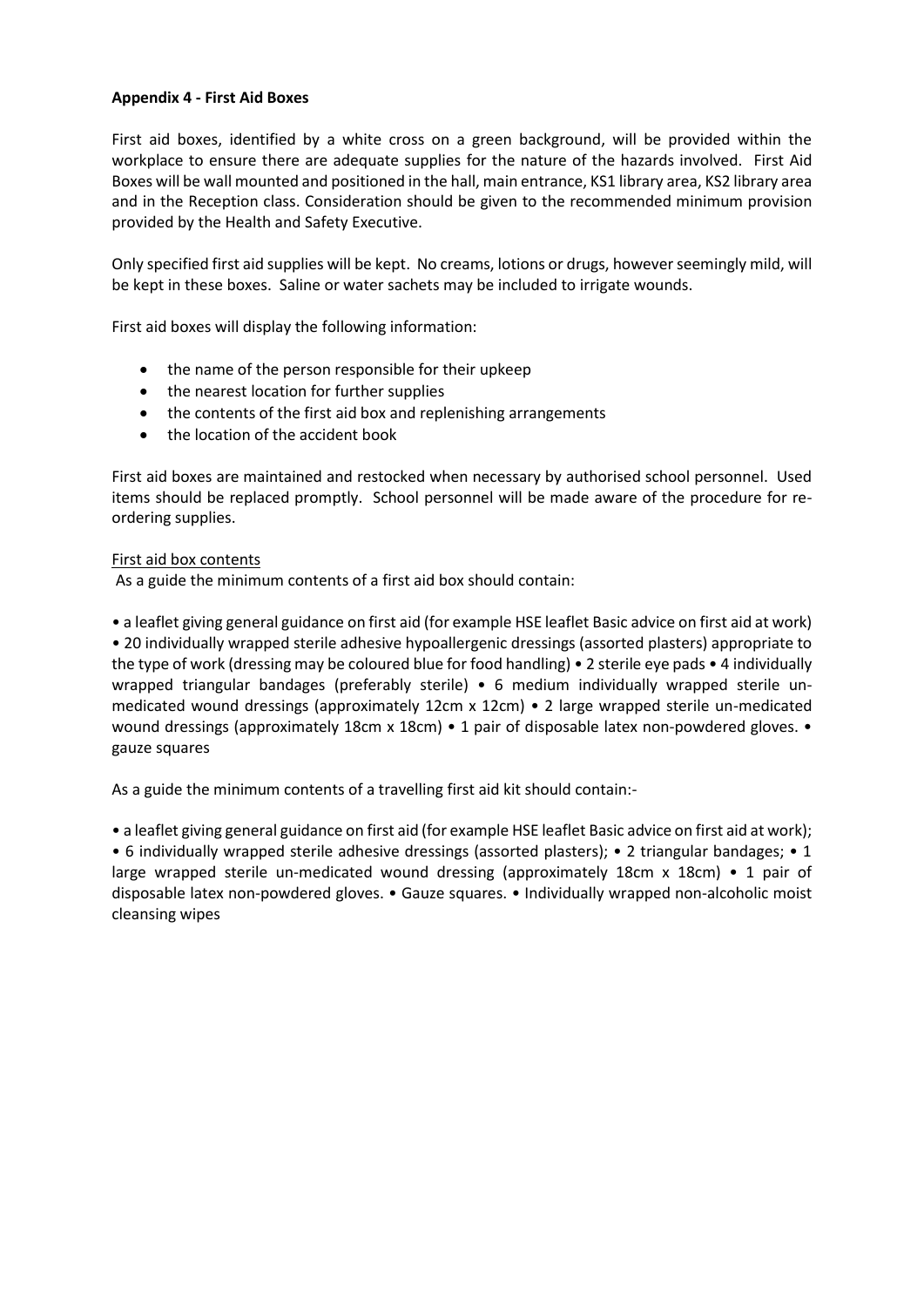| Name of school/setting           |  |
|----------------------------------|--|
| Name of child                    |  |
| Date medicine provided by parent |  |
| Group/class/form                 |  |
| <b>Quantity received</b>         |  |
| Name and strength of medicine    |  |
| Expiry date                      |  |
| <b>Quantity returned</b>         |  |
| Dose and frequency of medicine   |  |

Staff signature \_\_\_\_\_\_\_\_\_\_\_\_\_\_\_\_\_\_\_\_\_\_\_\_

Signature of parent\_\_\_\_\_\_\_\_\_\_\_\_\_\_\_\_\_\_\_\_\_\_\_\_

| Date                       |  |  |
|----------------------------|--|--|
| Time given                 |  |  |
| Dose given                 |  |  |
| Name of member of<br>staff |  |  |
| <b>Staff initials</b>      |  |  |
|                            |  |  |
| Date                       |  |  |
| Time given                 |  |  |
| Dose given                 |  |  |
| Name of member of<br>staff |  |  |

Staff initials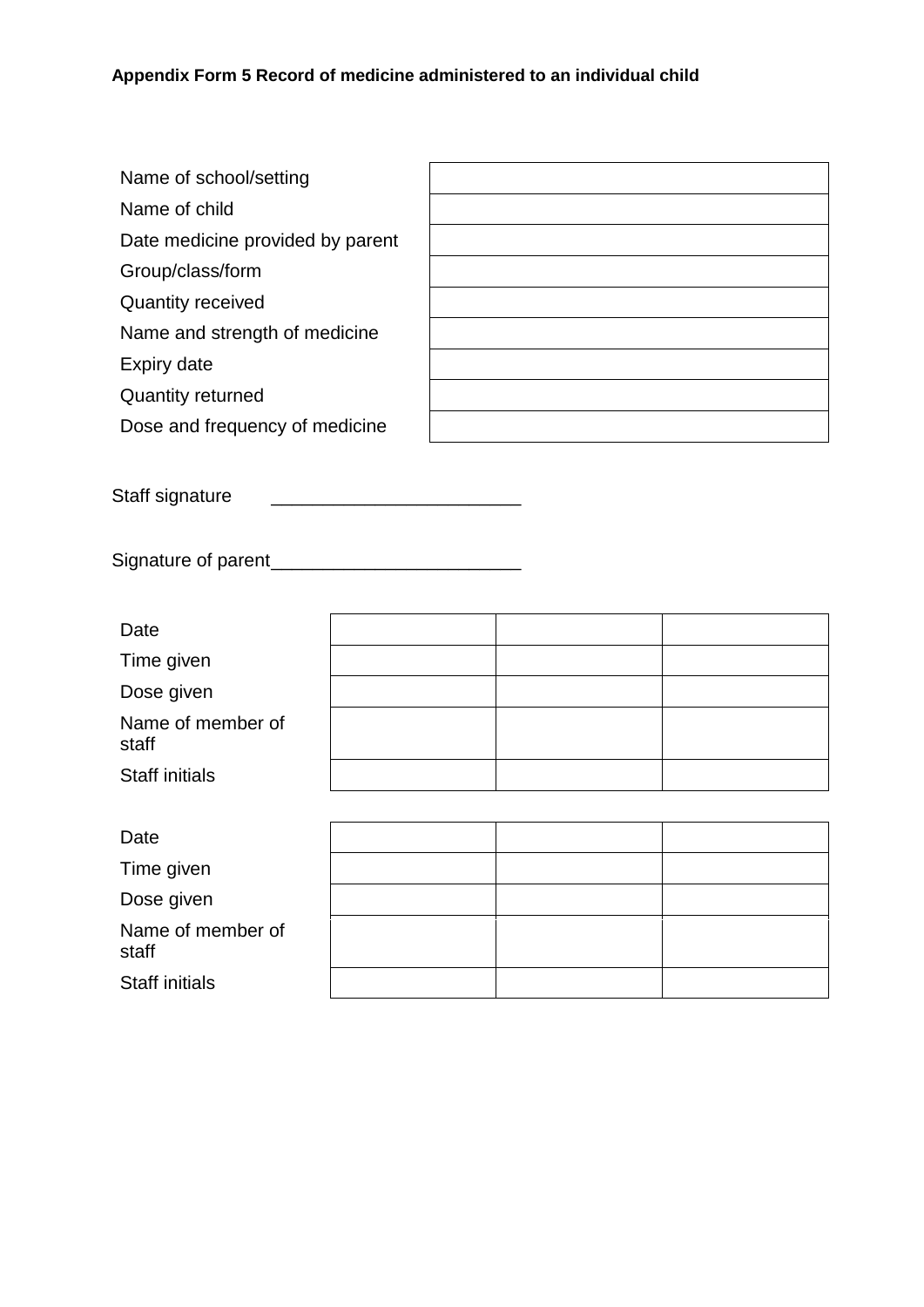## **Record of medicine administered to an individual child (Continued)**

| Date                       |  |  |
|----------------------------|--|--|
| Time given                 |  |  |
| Dose given                 |  |  |
| Name of member of<br>staff |  |  |
| <b>Staff initials</b>      |  |  |
|                            |  |  |
| Date                       |  |  |
| Time given                 |  |  |
| Dose given                 |  |  |
| Name of member of<br>staff |  |  |
| <b>Staff initials</b>      |  |  |
|                            |  |  |
| Date                       |  |  |
| Time given                 |  |  |
| Dose given                 |  |  |
| Name of member of<br>staff |  |  |
| Staff initials             |  |  |
|                            |  |  |
| Date                       |  |  |
| Time given                 |  |  |
| Dose given                 |  |  |
| Name of member of<br>staff |  |  |
| <b>Staff initials</b>      |  |  |
|                            |  |  |
| Date                       |  |  |
| Time given                 |  |  |
| Dose given                 |  |  |
| Name of member of<br>staff |  |  |
| Staff initials             |  |  |